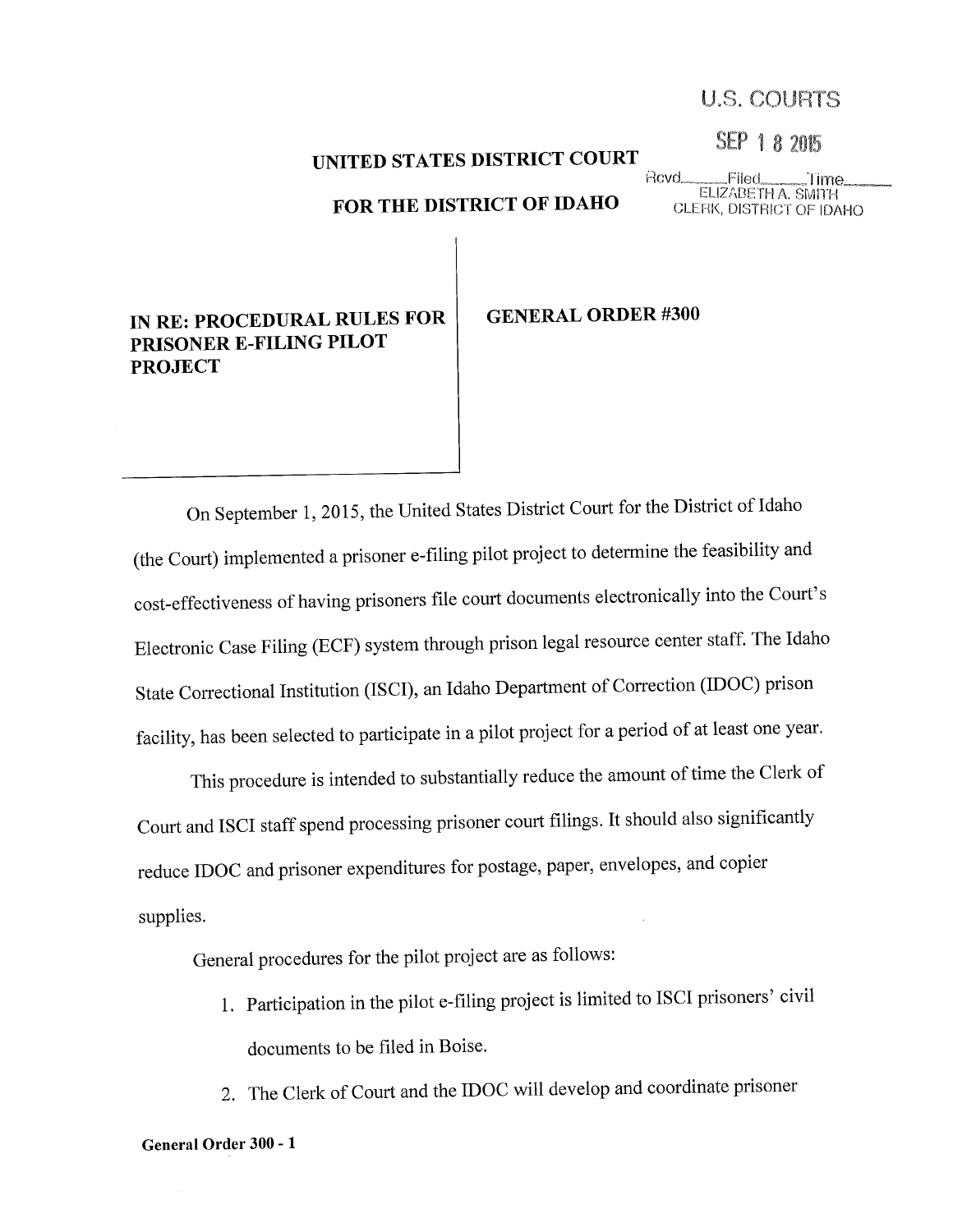e-filing procedures to implement the project.

- 3. ISCI prisoners will present their original documents to ISCI staff for scanning during the regular business hours of the legal resource center. ISCI staff will place a scan receipt stamp on the original prisoner document, scan the document to transmit it via email to a designated court email inbox address on the same day the document is received, and return the document to the prisoner. If a document fits within an exception for an authorized mailed filing, ISCI staff will approve the document for prisoner mailing and issue the prisoner an approval notice to accompany the mailing.
- 4. The Court will e-file the prisoners' documents in the ECF system upon receipt of the email from ISCI staff. The official filing date and time of a document filed electronically shall be the date and time (MT) the document is electronically received by the court. Where applicable, the "mailbox rule" filing date will be the date the prisoner places the document into the hands of prison officials for e-filing.
- 5. Even though prison staff will file prisoners' documents electronically, the prisoners will not be registered ECF participants. Therefore, the rules for regular and electronic service of pleadings and papers shall apply, as set forth in Rule 5(b) of the Federal Rules of Civil Procedure and Rule 5.1(k) of the Local Rules of Civil Practice before the United States District Court for the District of Idaho. Parties who are registered ECF participants will